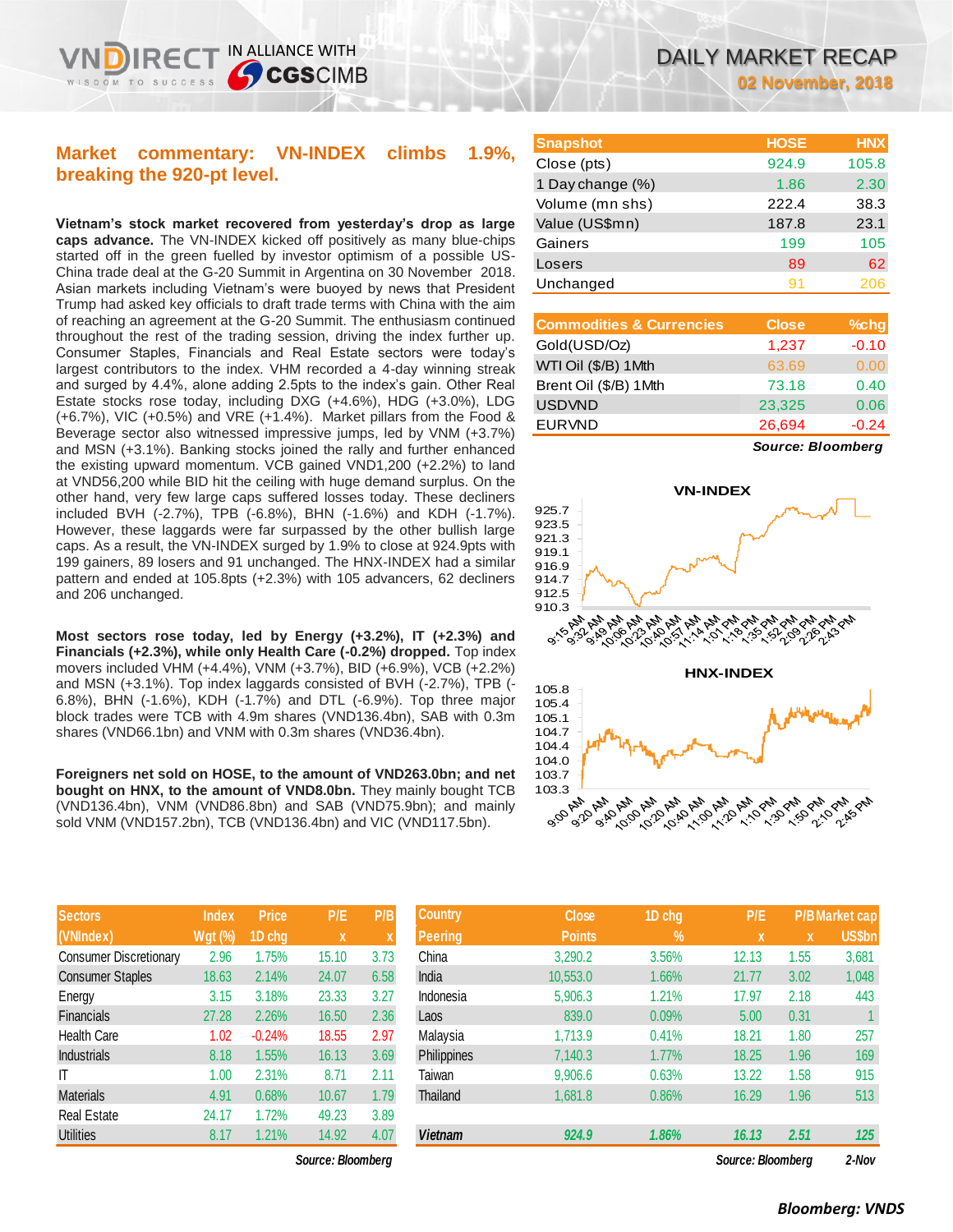## **Market News**

**Oil is poised for the biggest weekly loss since February on concerns over growing supply at a time when speculation is increasing that U.S. sanctions on Iran won't cut the OPEC producer's exports to zero.** While futures in New York edged higher on Friday on signs of a possible trade deal between the U.S. and China, they're still on course for a 5.7% weekly loss. The OPEC increased production in October to the highest level since 2016, while Russia was said to raise output to a post-Soviet record. Meanwhile, India and South Korea were said to agree with the U.S. on the outline of waivers from sanctions to keep importing some Iranian oil. Oil is approaching a bear market with prices falling about 16% from a four-year high in October as a rout in global equity markets and U.S.-China trade tensions stoked concerns over economic growth. As the U.S. prepares to impose sanctions on Iran on Nov. 5, OPEC and its allied producers have sent mixed supply signals to the market, while American inventories and production have risen. *(Bloomberg)*

**Vietnam posts trade surplus of US\$6.4bn in 10 months.** Vietnam reported a trade surplus of US\$100m in October, bringing the country's trade surplus to US\$6.4bn in 10M18. Notably, the domestic sector posted a trade deficit of US\$20.7bn in the period while the foreign-invested sector enjoyed a trade surplus of US\$27.1bn, the General Statistics Office (GSO) said in a monthly report. In the Jan-Oct period, the nation's export value amounted to US\$200.3bn (+14.2% yoy). Of the sum, foreign-invested businesses contributed 72% or US\$143.5bn, a yearly rise of 13.2%. Among Vietnam's export staples, which posted strong turnover in the period, were phones and accessories at US\$40.7bn, up 11%; garment and textiles with US\$25.2bn, up 17%; and electronics, computers and components with US\$24.3bn, up 15.2%. Others included machinery, equipment and parts with US\$13.5bn, up 28.3%; footwear with US\$13bn, up 10% and fruit and vegetables with US\$3.3bn, up 15%. However, crude oil exports plunged in both value and volume by 25% and 45% compared to the same period last year, hitting US\$1.82bn and 3.21 million tones, according to the report. The US remained Vietnam's biggest export market, with a turnover of US\$39bn (+13% yoy). It was followed by the EU with US\$34.9bn, up 9.9%, China with US\$32.1bn, up 21.3% and ASEAN countries with US\$20.6bn, up 15%. From January to October, the country spent more than US\$193.84bn on imports (+12% yoy). The foreign-invested sector imported US\$116.3bn worth of goods, 11.7% higher than the corresponding period last year, while the import value of the domestic sector totalled US\$77.5bn, a yearly rise of 12%. Import items with a fair turnover in the ten month period included plastic (US\$7.4bn, up 19.3% yoy), petroleum (US\$6.8bn, up 20% yoy), metal (US\$6.2bn, up 30% yoy) and chemicals (US\$4.2bn, up 26% yoy). China remained Vietnam's largest import market during Jan-Oct with turnover of US\$52.9bn (+12.4% yoy). South Korea ranked second by shipping US\$39.2bn worth of goods to Vietnam (+2.1% yoy), followed by ASEAN nations with US\$26 billion, up 13.1%. After significant declines over the past months, Vietnam's trade deficit with China rebounded with a modest yearly increase of 1% in 10M18 at US\$20.8bn, while that with South Korea dropped 8% yoy at US\$24.3bn, according to GSO statisticians. The total export turnover of Vietnam is set to increase between 7% and 8% next year and the ratio of trade deficit over total export turnover to be less than 3%, according to the Government's goal. *(Vietnamnews.vn)*

## **Coverage Universe Update**

### **Khang Dien House Trading and Investment JSC (KDH VN) – Update report – HOLD (+12.0%)**

- 9M18 net profit increased 8% yoy to VND404bn, in line with our expectation.
- VND168bn net profit booked in 3Q18 was primarily derived from the sale of remaining land lots from the Phong Phu 4 and Long Truong projects.
- Downgrade to Hold as the stock has rallied to close to our target price

#### **Gross margin expansion from sale of cheaply-acquired land**

Sale of land lots in the Phong Phu 4 (PP4) and Long Truong projects generated total revenue of VND408.1bn in 3Q18, down 3% yoy due to the high base from the handover of Venica townhouses booked in 3Q17. Net profit rose 20% yoy to VND168bn, with gross margin expansion and a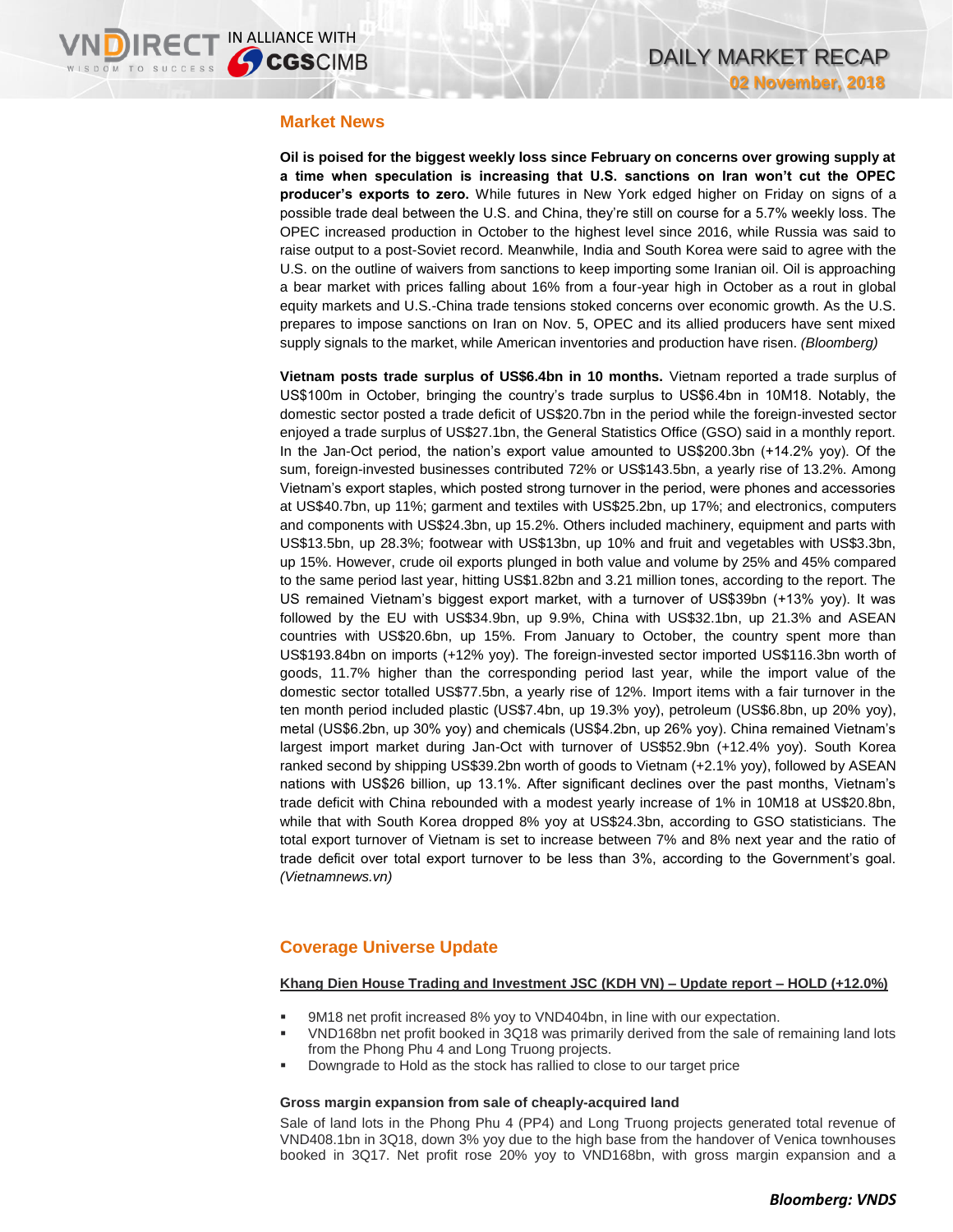DAILY MARKET RECAP **02 November, 2018**

VND24bn one-off financial gain from the sale of a 14% stake in the Big C supermarket chain (unlisted). GM improved 13% pts yoy to 59%, driven by a buoyant land lot market in 3Q18 coupled with the low historical cost of the land sold.

## **9M18 net profit reached 50% of company's full-year target**

Without any property handovers, 9M18 revenue dropped 45% yoy. 9M18 revenue was generated only from the sale of land lots in the PP4 and Long Truong projects while 9M17 revenue was buoyed by robust sales of townhouse and villa projects. Financial income surged 311% in 9M18 from one-off financial gains of VND136bn with the sale of a 50% stake in subsidiary Dat An, which owns 4.8ha of land, and the sale of a 14% stake in Big C as well as VND76bn in interest income. Hence, 9M18 net profit jumped 8% yoy, reaching 50% of its guidance and our forecast for FY18.

#### **Huge property deliveries in 4Q18F expected**

As detailed in our [initiation report,](https://brokingrfs.cimb.com/lcYIpzclDxYOMhoE1VdJkObqac3aCd9Kb6LAkhxxfIQitflU8YOWqDUD1_6YRpNYbTwke51yT7_sYhz10.pdf) we believe the company is going to book revenue of VND1,875bn and profit of VND400bn from the handover of 440 condo units from the Jamila project and the remaining 92 units of landed houses from the Venica, Lucasta, Merita, Rosita and Melosa projects in 4Q18F. We maintain our expectations that the company will record VND3,212bn in revenue and VND802bn in net profit in FY18F.

## **Good demand outlook for Sapphira launches**

We observed strong demand for the Sapphira project as its units were three times overbooked, thanks to the premium design and a supportive payment scheme, with loans at a competitive mortgage rate from VCB (Add, TP: VND79,500). We believe Sapphira will see strong sales in Nov given the recent softening in mid-range condo supply while 3Q demand weakness was only transitory, as detailed in our **sector update**.

## **Downgrade to Hold as stock price nears our target price**

We maintain our RNAV-based target price at VND34,400. KDH's stock price has rallied some 16.1% since Aug and now offers limited upside of 8.5% to our TP. As such, we downgrade our rating to Hold. A key downside risk to our call is higher mortgage rates amid a rising interest rate environment as that may dent KDH's high-rise presales. Sooner-than-expected launch of the Tan Tao Townhouse project is a key upside risk.

*Read the full report: [HERE](https://static-02.vndirect.com.vn/uploads/prod/KDH_Update_20181102.pdf)*

## **Notable Corporate Events**

**Dabaco Group (DBC VN) – 10M18 business results:** For 10M2018, DBC recorded VND5,895bn in revenue (+15.9% yoy, completing 63.4% full-year target) and VND287bn in net profit (+81.6% yoy, fulfilling 117.0% annual plan). In detail, feed production reported a revenue of VND3,840bn (+7.2% yoy) and gross profit of VND657bn (+3.2% yoy). Pig production saw good results thanks to strong market conditions, generating VND1,595bn in revenue (2 times higher than the same period last year) and VND244bn in gross profit. As for chicken production, chicken output increased 60% yoy to 19m heads and generated VND301bn in revenue and VND38.8bn in gross profit. Other sections such as trading, services, real estate, hotel, etc brought VND1,063bn in revenue and VND153bn in gross profit. *(Ndh.vn)*

**Vietnam National Textile And Garment Group (VGT VN - UPCOM) - 9M18 consolidated business results:** In 3Q18, VGT reported net revenue of VND5,049.2bn (+6.0% yoy) and NPATMI of VND130.0bn (+17.6% yoy). Gross profit was recorded at VND524.5bn (+38.8% yoy), hence raising gross margin by 250bp to 10.4%. Financial revenue touched VND53.6bn (-31.5% yoy) while financial expense surged 109.2% yoy to reach VND179.1bn. Cumulatively, VGT posted 9M18 revenue of VND14,441.4bn (+10.7% yoy, completing 71.1% of full-year target), gross profit of VND1,445.6bn (equivalent to gross margin of 10.0%, up 60bp yoy). After including all costs, the 9M18 EBT reached VND730.9bn (+26.9% yoy, fulfilling 92.8% of full-year target). *(Vinatex.com)*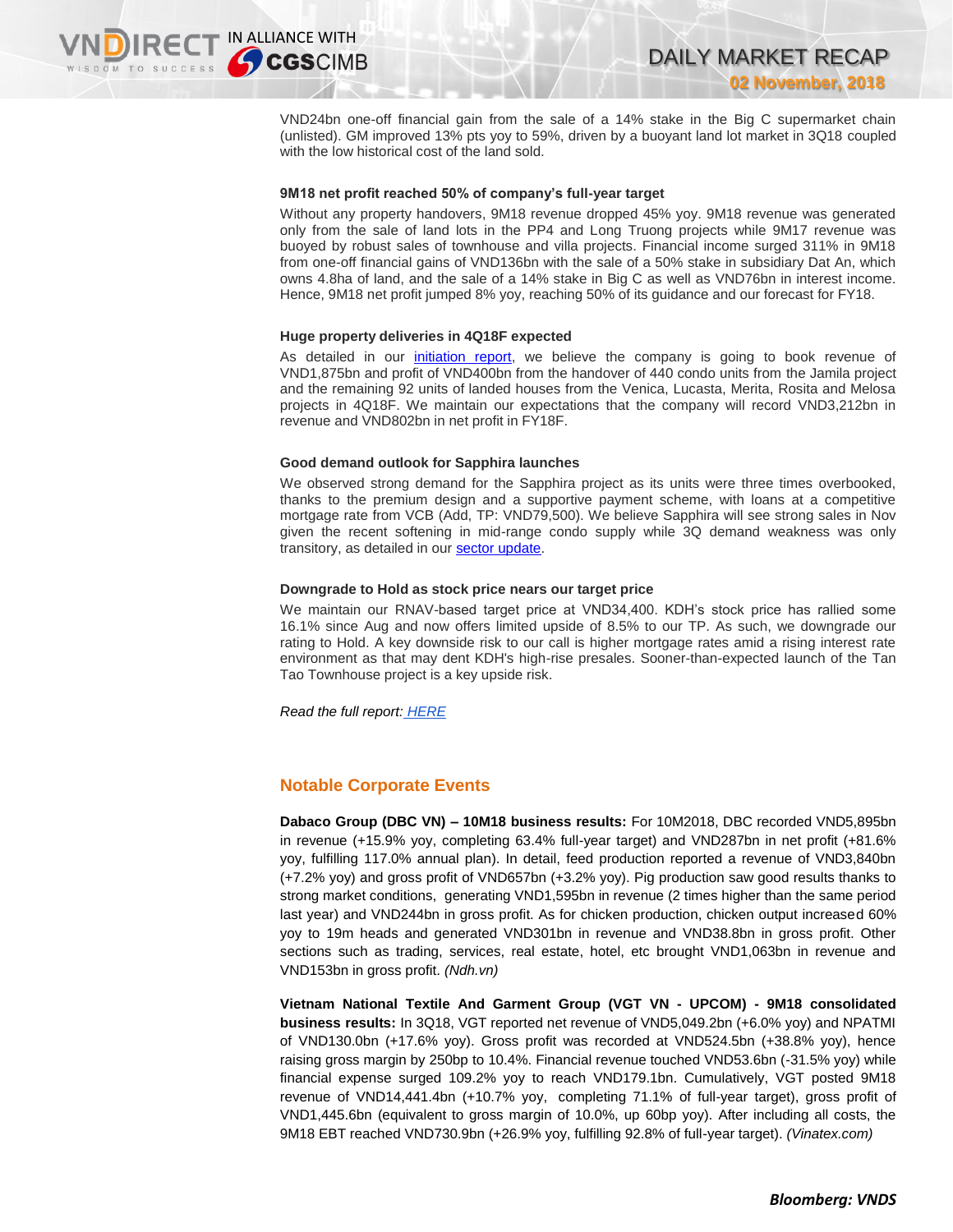# DAILY MARKET RECAP **02 November, 2018**

# **COVERAGE SUMMARY**

WISDOM TO SUCCESS

VND

IRECT IN ALLIANCE WITH

| Ticker          | <b>Close</b><br>price | <b>Adjusted</b><br>target<br>price | <b>Upside</b> | <b>Recom-</b><br>endation | <b>Investment thesis summary/Update</b>                                                                                                                                                                                                                                                                                                                                                                                                                                                                                                                                                                                                           | <b>Latest</b><br>report |
|-----------------|-----------------------|------------------------------------|---------------|---------------------------|---------------------------------------------------------------------------------------------------------------------------------------------------------------------------------------------------------------------------------------------------------------------------------------------------------------------------------------------------------------------------------------------------------------------------------------------------------------------------------------------------------------------------------------------------------------------------------------------------------------------------------------------------|-------------------------|
| PC <sub>1</sub> | 22,600                | 35,300                             | 56.2%         | ADD                       | Positive outlook for 2018 with surge in revenue thanks to: (1) New<br>contribution from My Dinh Plaza II and (2) commissioning of two new<br>hydropower plants in Q4, 2017. (3) Back log of VND2,040bn at end of 2017<br>1. Unique distribution advantage with more than 1000 PTOs across                                                                                                                                                                                                                                                                                                                                                         | <b>Link</b>             |
| <b>LPB</b>      | 9,200                 | 13,500                             | 46.7%         | <b>ADD</b>                | country. Will be able to maintain strong credit growth thanks to good capital<br>buffer (CAR $\sim$ 13%) and strong liquidity (LDR $\sim$ 80%).<br>2. FY18 YE P/B cheap relative to peers.                                                                                                                                                                                                                                                                                                                                                                                                                                                        | Link                    |
| VJC             | 135,500               | 149,400                            | 10.3%         | <b>HOLD</b>               | 1. 1Q18 transport revenue reached VND6,035bn (+51.9% yoy)<br>2. In 2018, VJC will continue to expand its international network<br>3. VJC may not be able to pass on fuel costs if oil price continues to rise.<br>Moreover VJC appears to be overvalued compared to global peers which<br>are seeing multiple contraction due to rising fuel prices and looming<br>overcapacity in the APAC region                                                                                                                                                                                                                                                | Link                    |
| NLG             | 28,450                | 35,500                             | 24.8%         | ADD                       | 1. NLG is well aligned with the new property market orientation. NLG<br>focuses on durable-demand products (affordable and social apartments<br>and landed properties).<br>2. FY2017 net revenue is forecasted at VND3,454 billion (+36.3% yoy) and<br>NPATMI at VND544 billion (+58% yoy). For 2018, revaluation of Hoang<br>Nam project will secure strong EAT growth. However, the share price is<br>reasonable this year.<br>3. Upside for the stock will come in 2018 as major projects are going to be<br>executed.                                                                                                                         | <u>Link</u>             |
| <b>ACV</b>      | 80,900                | 112,000                            | 38.4%         | ADD                       | 1. Likely beneficiary of air passenger boom over the next decade<br>2. MOT's divestment of ACV stake to be a significant catalyst<br>3. Higher return on capital justifies higher valuation                                                                                                                                                                                                                                                                                                                                                                                                                                                       | <u>Link</u>             |
| <b>DPM</b>      | 18,800                | 15,600                             | $-17.0%$      | <b>REDUCE</b>             | 1. High exposure to oil prices (forecasted to average US\$70/bbl in 2018)<br>implies potential further contraction in margins.<br>2. High depreciation burden leads to expected losses for the NPK - NH3<br>expansion project in 2018-2019. This project will only contribute to profits<br>from 2020 onwards as the plants reach full capacity.<br>3. Short to medium term catalysts include a pending change in VAT policy<br>(which would improve gross margin by 3-4% pts) and the acceleration of<br>PVN's divestment process in 2018.                                                                                                       | Link                    |
| QNS             | 41,200                | 44,600                             | 8.3%          | <b>HOLD</b>               | 1. Soymilk unable to recover due to intense competition.<br>2. Sugar production expansion mitigated price fall.                                                                                                                                                                                                                                                                                                                                                                                                                                                                                                                                   | <b>Link</b>             |
| <b>LTG</b>      | 36,300                | 46,000                             | 26.7%         | ADD                       | 1. Market leader in the CPC segment with 21% market share (vs. second<br>largest player VFG with 8.3% market share). LTG could easily maintain the<br>market leadership in the segment thanks to (1) extensive distribution<br>network, and (2) established long-term relationships with suppliers.<br>2. Long-term strategy is to focus on the Agrifood segment with high<br>potential in export markets such as China, Philippines, Indonesia, etc.<br>3. LTG is trading far below its domestic peers.                                                                                                                                          | Link                    |
| <b>VCB</b>      | 56,200                | 79,500                             | 41.5%         | <b>ADD</b>                | 1. VCB is a well-regarded state-owned commercial bank (SOCB) with an<br>extensive network, a critical role in Vietnam's national payment system and<br>leading card issuer.<br>2. Its strong deposit franchise and large client base would support a gradual<br>shift in loan mix to higher-yield segments such as personal lending, in our<br>view.<br>3. Its asset quality is best in class, with well-controlled NPLs and a high<br>provisioning buffer (NPL of 1.1%, loan loss reserve ratio, LLR, of 131% at<br>end-FY17).<br>4. We project an enviable net profit CAGR of 17.7% over FY18-20F, with<br>ROE improving to 20.1% by end-FY20F. | Link                    |
| MBB             | 21,800                | 33,400                             | 53.2%         | ADD                       | 1. MBB is looking to push fee income through bancassurance and<br>internet/mobile banking.<br>2. High loan growth to be supported by sufficient capital and funding.<br>3. MBB still trades at a discount to peers.                                                                                                                                                                                                                                                                                                                                                                                                                               | Link                    |
| VSC             | 40,500                | 53,400                             | 31.9%         | <b>ADD</b>                | 1. VSC will boost VGP capacity by a third to 800,000 TEU by 2019 through<br>the additional of a new quay crane and a back-end logistics center which is<br>75% complete at the moment.<br>2. 2018 net profit expected to soar to VND360bn (+34.8% YoY).<br>3. Valuation is attractive due to the foreign investors' sell off over the last<br>few weeks. VSC is currently trading at 12M EV/EBITDA 5.6x, well below<br>the peer average of 6.7x.                                                                                                                                                                                                  | Link                    |
| <b>VPB</b>      | 21,000                | 36,700                             | 74.8%         | <b>ADD</b>                | 1. VPB delivered ROA of 1.9% and ROE of 24.8% in FY16, the highest<br>returns-on-capital among local peers and impressive even in a regional                                                                                                                                                                                                                                                                                                                                                                                                                                                                                                      | <b>Link</b>             |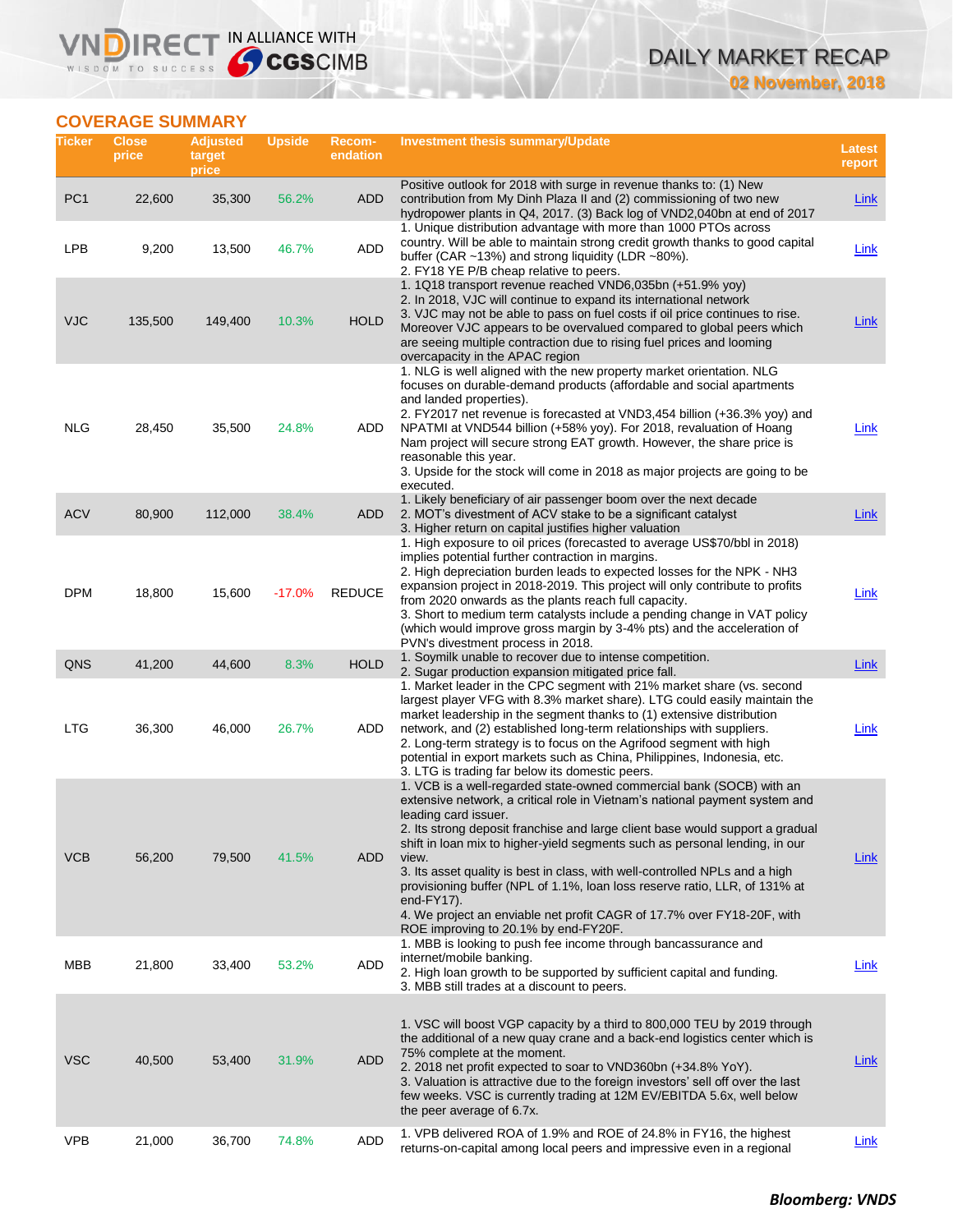# DAILY MARKET RECAP

**02 November, 2018**

| Ticker     | <b>Close</b><br>price | <b>Adjusted</b><br>target<br>price | <b>Upside</b> | <b>Recom-</b><br>endation | <b>Investment thesis summary/Update</b>                                                                                                                                                                                                                                                                                                                                                                                                                                                                                                                                        | Latest<br>report |
|------------|-----------------------|------------------------------------|---------------|---------------------------|--------------------------------------------------------------------------------------------------------------------------------------------------------------------------------------------------------------------------------------------------------------------------------------------------------------------------------------------------------------------------------------------------------------------------------------------------------------------------------------------------------------------------------------------------------------------------------|------------------|
|            |                       |                                    |               |                           | context.<br>2. FY16 NIM of 7.7% was driven by a shift in loan mix towards higher<br>yielding segments, such as consumer finance, retail, household and micro-<br>SME loans.<br>3. Strong topline growth in FY14-16, complemented by an improvement in<br>operational efficiency on continued investments into technology.<br>4. We expect strong earnings growth in FY17-20F with forecasted net profit<br>CAGR of 25.6% and sustained high average ROE of 22.7%.                                                                                                              |                  |
| <b>TCM</b> | 24,900                | 26,900                             | 8.0%          | <b>HOLD</b>               | 1. High property value offsets the lack of foreign room.<br>2. Core segments to perform moderately well in 2018.<br>3. We expect that FY18 core-earnings to grow by a robust 45%.                                                                                                                                                                                                                                                                                                                                                                                              | Link             |
| <b>HPG</b> | 40,000                | 47,800                             | 19.5%         | <b>ADD</b>                | 1. Expect higher construction steel consumption across Vietnam in 2018 F<br>2. Ability to sustain and even consolidate its leading market position<br>3. Margin expansion from rising steel prices & soft raw material prices<br>4. HPG's long-steel capacity to double over the next 12 months                                                                                                                                                                                                                                                                                | Link             |
| <b>PVT</b> | 18,050                | 29,900                             | 65.7%         | ADD                       | 1. PVT has a chartering profile skewed towards fixed rates, which offers<br>protection against the current low-rate environment, while providing<br>potential upside for recovery.<br>2. PVT has the largest tanker fleet and LPG fleet among Vietnam carriers,<br>and is able to ride on growing demand for fossil fuels and LPG from the civil<br>and industrial sectors.<br>3. The company plans to upsize and rejuvenate its fleet over the next few<br>years to respond to Vietnam's increasing refinery capacity and growing<br>demand for LPG.                          | Link             |
| <b>STK</b> | 18,850                | 28,800                             | 52.8%         | ADD                       | 1. STK is currently the Vietnam's 2nd largest polyester yarn manufacturer,<br>accounting for 28% of the country's total polyester yarn exports.<br>2. Unmet domestic demand and growing demand from export markets,<br>driven by recent trade agreements.<br>3. However, fierce competition from Chinese yarn, as well as input price<br>volatility present downside risks.                                                                                                                                                                                                    | Link             |
| IDI        | 13,000                | 26,600                             | 104.6%        | <b>ADD</b>                | 1. IDI has gradually risen to become one of the most promising Vietnamese<br>pangasius exporters. The firm has endured multiple downturns in the<br>industry, demonstrating its resilience and good management quality. The<br>share price, however, is volatile.<br>2. We expect that pangasius exports will grow strongly in 2018.<br>3. Fish feed segment and fishmeal/fish fat segment will see strong growth<br>in 2018<br>4. IDI will continue to increase its capacity to support growth over the next<br>2-3 years.<br>5. High dividend yield and attractive valuation | <b>Link</b>      |
| AAA        | 14,150                | 25,300                             | 78.8%         | ADD                       | 1. AAA is the largest plastic packaging manufacturer and exporter in South<br>East Asia, with current production capacity of 8,000 tonnes/month.<br>2. AAA will be able to capture market share globally in countries such as<br>Japan, as well as the U.S and EU in coming years.<br>3. AAA aims to expand its production and adopt effective cost controls.<br>4. Positive outlook for AAA in 2018.<br>5. AAA's valuation is attractive in light of its strong revenue growth and<br>improving profitability.                                                                | Link             |
| <b>PNJ</b> | 98,500                | 120,700                            | 22.5%         | ADD                       | 1. Extensive store network continued to serve as a major driver for PNJ's<br>growth.<br>2. Robust Same-Store Sales Growth (SSSG)<br>3. PNJ is diversifying its jewelry-focused product mix by introducing fashion<br>accessories such as mid-range branded watches since 2012.<br>3. Growing benefits from expanding store network and developing omni-<br>channel platform.                                                                                                                                                                                                   | <b>Link</b>      |
| <b>KDH</b> | 31,150                | 34,900                             | 12.0%         | <b>HOLD</b>               | 1. KDH owns 500ha land bank in the inner city area of HCMC following its<br>recent merger with Binh Chanh Construction & Investment (BCI, Unlisted).<br>2. Its strategy to develop mid-range condos and gated townhouse<br>communities makes for a diversified range of products and lowers market<br>risk.<br>3. We believe KDH's high quality housing developments have helped it to<br>establish its brand name among prospective buyers, driving strong sales<br>absorption.                                                                                               | Link             |
| VGI        | 17,100                | 17,400                             | 1.8%          | <b>HOLD</b>               | 1. VGI is the largest telco to be listed on Vietnam stock market and holds<br>the leading position in six out of nine countries under coverage.<br>2. VGI provides full telecom services including calls, texts, mobile data and<br>fiber optic internet broadband in nine countries across Africa, Latin America<br>and Southeast Asia.<br>3. Long term growth driver will be Mytel, VGI's new JV in Myanmar, given<br>the domestic backdrop of a relatively high smartphone adoption rate of 70%                                                                             | Link             |

**VNDIRECT IN ALLIANCE WITH**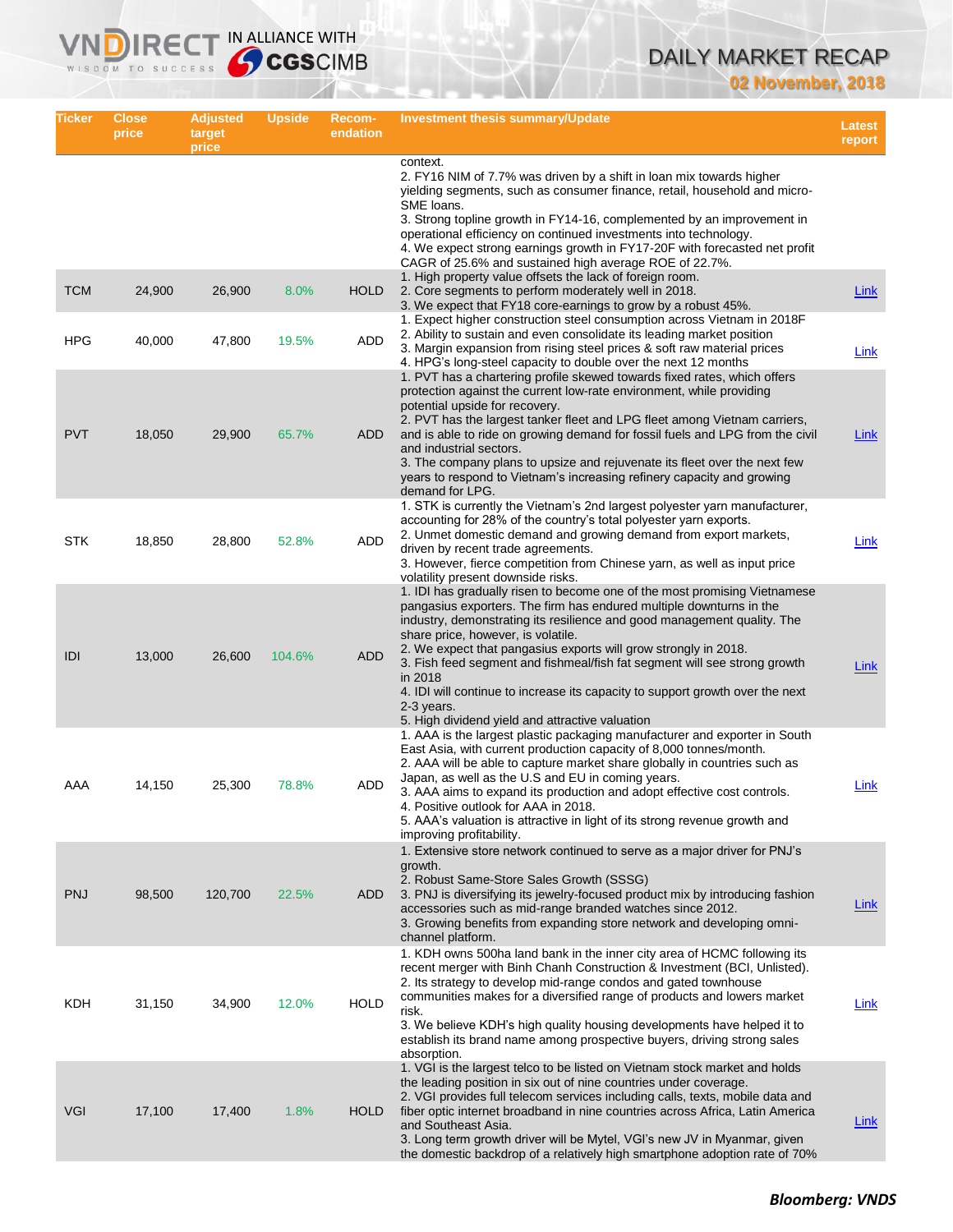



| <b>Ticker</b> | <b>Close</b><br>price | target | endation | Adjusted Upside Recom- Investment_thesis_summary/Update , | Latest<br>report |
|---------------|-----------------------|--------|----------|-----------------------------------------------------------|------------------|
|               |                       |        |          | of total mobile users                                     |                  |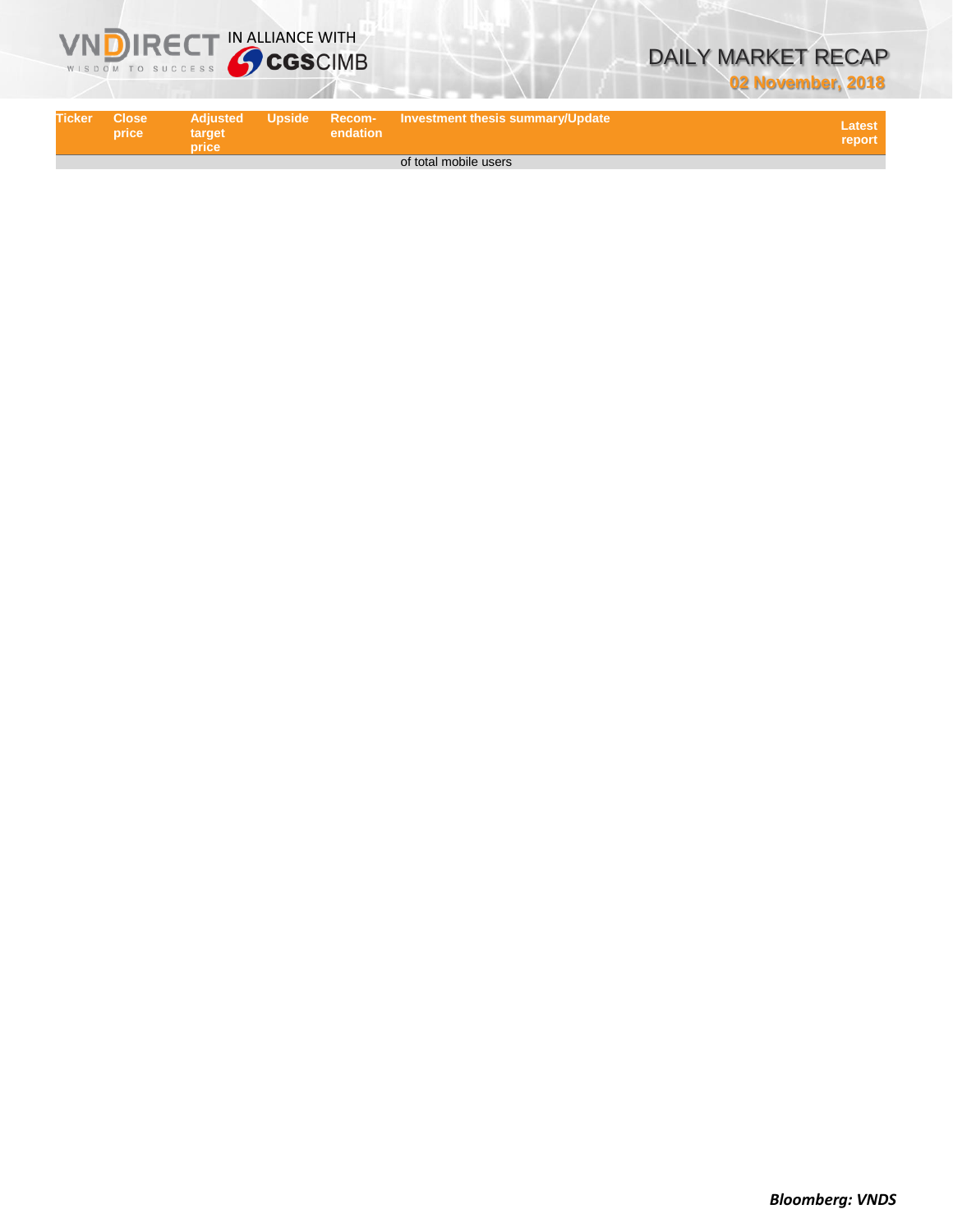# **MARKET MOVEMENTS**

WISDOM TO SUCCESS

n

| <b>HOSE</b>        |              |       |      |         |              |
|--------------------|--------------|-------|------|---------|--------------|
| <b>Top gainers</b> |              |       |      |         | <b>VND</b>   |
| <b>Ticker</b>      | Last         | Chq   | %chq | Vol.    | <b>Index</b> |
|                    | <b>Price</b> |       |      |         | impact       |
| <b>TTF</b>         | 3,830        | 250   | 6.98 | 2.49MLN | 0.017        |
| <b>KMR</b>         | 3,220        | 210   | 6.98 | 90,310  | 0.004        |
| QCG                | 7,060        | 460   | 6.97 | 2.26MLN | 0.040        |
| <b>BRC</b>         | 9,090        | 590   | 6.94 | 10      | 0.002        |
| <b>FIR</b>         | 30,050       | 1,950 | 6.94 | 16,600  | 0.008        |

**IRECT IN ALLIANCE WITH** 

| <b>Top losers</b> |              |          |         |         | <b>VND</b>   |
|-------------------|--------------|----------|---------|---------|--------------|
| <b>Ticker</b>     | Last         | Cha      | %chq    | Vol.    | <b>Index</b> |
|                   | <b>Price</b> |          |         |         | impact       |
| <b>AGF</b>        | 5,730        | -430     | $-6.98$ | 12,380  | $-0.004$     |
| SC <sub>5</sub>   | 26,050       | $-1,950$ | $-6.96$ | 60      | $-0.009$     |
| ATG               | 2.140        | $-160$   | $-6.96$ | 1.22MLN | $-0.001$     |
| <b>DTL</b>        | 43,550       | $-3,250$ | $-6.94$ | 300     | $-0.063$     |
| <b>SBV</b>        | 20,800       | $-1,550$ | $-6.94$ | 3,340   | $-0.013$     |

| <b>VND</b><br><b>Top index movers</b> |              |       |      |         |              |  |  |  |
|---------------------------------------|--------------|-------|------|---------|--------------|--|--|--|
| <b>Ticker</b>                         | Last         | Cha   | %chq | Vol.    | <b>Index</b> |  |  |  |
|                                       | <b>Price</b> |       |      |         | impact       |  |  |  |
| VHM                                   | 72,000       | 3,000 | 4.35 | 1.17MLN | 2.548        |  |  |  |
| <b>VNM</b>                            | 118,500      | 4,200 | 3.67 | 1.60MLN | 2.318        |  |  |  |
| <b>BID</b>                            | 32,450       | 2,100 | 6.92 | 3.47MLN | 2.275        |  |  |  |
| <b>VCB</b>                            | 56,200       | 1,200 | 2.18 | 1.14MLN | 1.368        |  |  |  |
| <b>MSN</b>                            | 84,500       | 2,500 | 3.05 | 993.240 | 0.922        |  |  |  |

| <b>VND</b><br><b>Top index laggers</b> |              |          |         |         |              |  |  |  |
|----------------------------------------|--------------|----------|---------|---------|--------------|--|--|--|
| <b>Ticker</b>                          | Last         | Cha      | %chq    | Vol.    | <b>Index</b> |  |  |  |
|                                        | <b>Price</b> |          |         |         | impact       |  |  |  |
| <b>BVH</b>                             | 95,800       | $-2,700$ | $-2.74$ | 94,690  | $-0.600$     |  |  |  |
| <b>TPB</b>                             | 24,000       | $-1,750$ | $-6.80$ | 511,310 | $-0.308$     |  |  |  |
| <b>BHN</b>                             | 85,100       | $-1,400$ | $-1.62$ | 420     | $-0.103$     |  |  |  |
| <b>KDH</b>                             | 31,150       | $-550$   | $-1.74$ | 205,360 | $-0.072$     |  |  |  |
| DTL                                    | 43,550       | $-3,250$ | $-6.94$ | 300     | $-0.063$     |  |  |  |

| <b>Top liquidity</b> |              |        |      |                | <b>VND</b>   |
|----------------------|--------------|--------|------|----------------|--------------|
| <b>Ticker</b>        | Last         | Cha    | %chq | Val.           | <b>Index</b> |
|                      | <b>Price</b> |        |      | (VNDbn)        | impact       |
| <b>OGC</b>           | 2,820        | 180    |      | 6.82 37.62MLN  | 0.017        |
| <b>HSG</b>           | 8,210        | $-380$ |      | -4.42 12.95MLN | $-0.046$     |
| <b>HNG</b>           | 14,750       | 600    |      | 4.24 10.96MLN  | 0.146        |
| <b>ASM</b>           | 11,200       | 400    | 3.70 | 6.22MLN        | 0.031        |
| <b>STB</b>           | 12,400       | 200    | 1.64 | 6.06MLN        | 0.119        |

| <b>HOSE</b>        |              |       |      |         |              |               |              | <b>HNX</b> |         |         |              |
|--------------------|--------------|-------|------|---------|--------------|---------------|--------------|------------|---------|---------|--------------|
| <b>Top gainers</b> |              |       |      |         | <b>VND</b>   | Top gainers   |              |            |         |         | <b>VND</b>   |
| Ticker             | Last         | Chg   | %chg | Vol.    | <b>Index</b> | <b>Ticker</b> | Last         | Chg        | $%$ chq | Vol.    | <b>Index</b> |
|                    | <b>Price</b> |       |      |         | impact       |               | <b>Price</b> |            |         |         | impact       |
| TTF                | 3,830        | 250   | 6.98 | 2.49MLN | 0.017        | <b>NHP</b>    | 900          | 100        | 12.50   | 337,500 | 0.000        |
| <b>KMR</b>         | 3,220        | 210   | 6.98 | 90.310  | 0.004        | <b>SPI</b>    | 1,000        | 100        | 11.11   | 96,200  | 0.000        |
| QCG                | 7,060        | 460   | 6.97 | 2.26MLN | 0.040        | <b>HKB</b>    | 1.100        | 100        | 10.00   | 69,900  | 0.000        |
| <b>BRC</b>         | 9,090        | 590   | 6.94 | 10      | 0.002        | <b>VCM</b>    | 14,400       | 1,300      | 9.92    | 100     | 0.000        |
| <b>FIR</b>         | 30,050       | 1,950 | 6.94 | 16,600  | 0.008        | <b>CVN</b>    | 10,100       | 900        | 9.78    | 79,100  | 0.000        |
|                    |              |       |      |         |              |               |              |            |         |         |              |

| <b>Top losers</b> |                      |          |         |               | <b>VND</b>             | <b>Top losers</b> |                      |          |          |         | <b>VND</b>             |
|-------------------|----------------------|----------|---------|---------------|------------------------|-------------------|----------------------|----------|----------|---------|------------------------|
| Ticker            | Last<br><b>Price</b> | Chg      | $%$ chq | Vol.          | <b>Index</b><br>impact | Ticker            | Last<br><b>Price</b> | Chg      | $%$ chq  | Vol.    | <b>Index</b><br>impact |
| AGF               | 5.730                | $-430$   | $-6.98$ | 12,380        | $-0.004$               | <b>KSK</b>        | 200                  | $-100$   | $-33.33$ | 155.500 | 0.000                  |
| SC <sub>5</sub>   | 26,050               | $-1,950$ | $-6.96$ | 60            | $-0.009$               | <b>ACM</b>        | 800                  | $-100$   | $-11.11$ | 21.100  | 0.000                  |
| ATG               | 2.140                | $-160$   | $-6.96$ | <b>.22MLN</b> | $-0.001$               | <b>BTW</b>        | 13,500               | $-1.500$ | $-10.00$ | 300     | 0.000                  |
| <b>DTL</b>        | 43.550               | $-3.250$ | $-6.94$ | 300           | $-0.063$               | <b>CTX</b>        | 26,100               | $-2.900$ | $-10.00$ | 100     | 0.000                  |
| <b>SBV</b>        | 20,800               | $-1,550$ | $-6.94$ | 3,340         | $-0.013$               | ARM               | 53,500               | $-5,900$ | $-9.93$  | 100     | 0.000                  |

|            | <b>Top index movers,</b> |       |      |         | <b>VND</b>   | Top index movers |              |       |      |         | <b>VND</b>   |
|------------|--------------------------|-------|------|---------|--------------|------------------|--------------|-------|------|---------|--------------|
| Ticker     | Last                     | Chg   | %chq | Vol.    | <b>Index</b> | Ticker           | Last         | Chg   | %chq | Vol.    | <b>Index</b> |
|            | <b>Price</b>             |       |      |         | impact       |                  | <b>Price</b> |       |      |         | impact       |
| VHM        | 72.000                   | 3.000 | 4.35 | 1.17MLN | 2.548        | ACB              | 30.400       | 1.100 | 3.75 | 4.40MLN | 1.382        |
| <b>VNM</b> | 118,500                  | 4,200 | 3.67 | 1.60MLN | 2.318        | <b>VCS</b>       | 78,000       | 6,000 | 8.33 | 747,512 | 0.196        |
| BID        | 32.450                   | 2.100 | 6.92 | 3.47MLN | 2.275        | <b>PVS</b>       | 18.700       | 500   | 2.75 | 4.49MLN | 0.122        |
| <b>VCB</b> | 56,200                   | 1.200 | 2.18 | 1.14MLN | 1.368        | <b>SHB</b>       | 7,700        | 100   | 1.32 | 5.32MLN | 0.105        |
| <b>MSN</b> | 84,500                   | 2,500 | 3.05 | 993.240 | 0.922        | VGC              | 15,600       | 500   | 3.31 | 1.04MLN | 0.103        |

| <b>Top index laggers</b> |                      |          |         |         | <b>VND</b>             | <b>Top index laggers</b> |                      |          |          |         | <b>VND</b>             |
|--------------------------|----------------------|----------|---------|---------|------------------------|--------------------------|----------------------|----------|----------|---------|------------------------|
| Ticker                   | Last<br><b>Price</b> | Chg      | $%$ chq | Vol.    | <b>Index</b><br>impact | Ticker                   | Last<br><b>Price</b> | Chg      | $%$ chq  | Vol.    | <b>Index</b><br>impact |
| <b>BVH</b>               | 95.800               | $-2.700$ | $-2.74$ | 94.690  | $-0.600$               | HUT                      | 5.000                | 327      | $-2.73$  | 2.14MLN | $-0.029$               |
| <b>TPB</b>               | 24.000               | $-1.750$ | $-6.80$ | 511.310 | $-0.308$               | <b>CTX</b>               | 26,100               | $-2.900$ | $-10.00$ | 100     | $-0.020$               |
| <b>BHN</b>               | 85.100               | $-1.400$ | $-1.62$ | 420     | $-0.103$               | CDN                      | 15,800               | $-1.200$ | $-7.06$  | 300     | $-0.018$               |
| KDH                      | 31.150               | $-550$   | $-1.74$ | 205,360 | $-0.072$               | <b>INN</b>               | 33.400               | $-900$   | $-2.62$  | 1.700   | $-0.012$               |
| DTL                      | 43,550               | $-3,250$ | $-6.94$ | 300     | $-0.063$               | HVT                      | 47,500               | $-2,500$ | $-5.00$  | 5,800   | $-0.010$               |

| <b>Top liquidity</b> |              |        |         |                  | <b>VND</b>   | <b>Top liquidity</b> |              |       |         |         | <b>VND</b>   |
|----------------------|--------------|--------|---------|------------------|--------------|----------------------|--------------|-------|---------|---------|--------------|
| Ticker               | Last         | Chg    | $%$ chq | Val.             | <b>Index</b> | Ticker               | Last         | Chg   | $%$ chq | Val.    | <b>Index</b> |
|                      | <b>Price</b> |        |         | (VNDbn)          | impact       |                      | <b>Price</b> |       |         | (VNDbn) | impact       |
| OGC                  | 2,820        | 180    |         | 6.82 37.62MLN    | 0.017        | <b>SHB</b>           | 7.700        | 100   | 1.32    | 5.32MLN | 0.105        |
| <b>HSG</b>           | 8.210        | $-380$ |         | $-4.42$ 12.95MLN | $-0.046$     | <b>PVS</b>           | 18.700       | 500   | 2.75    | 4.49MLN | 0.122        |
| HNG                  | 14.750       | 600    |         | 4.24 10.96MLN    | 0.146        | ACB                  | 30.400       | 1.100 | 3.75    | 4.40MLN | 1.382        |
| <b>ASM</b>           | 11.200       | 400    | 3.70    | 6.22MLN          | 0.031        | <b>ART</b>           | 4,600        | 400   | 9.52    | 2.67MLN | 0.040        |
| <b>STB</b>           | 12,400       | 200    | .64     | 6.06MLN          | 0.119        | <b>TNG</b>           | 17,700       | 1,300 | 7.93    | 2.60MLN | 0.046        |
|                      |              |        |         |                  |              |                      |              |       |         |         | - - -        |

*2 Nov Source: Bloomberg*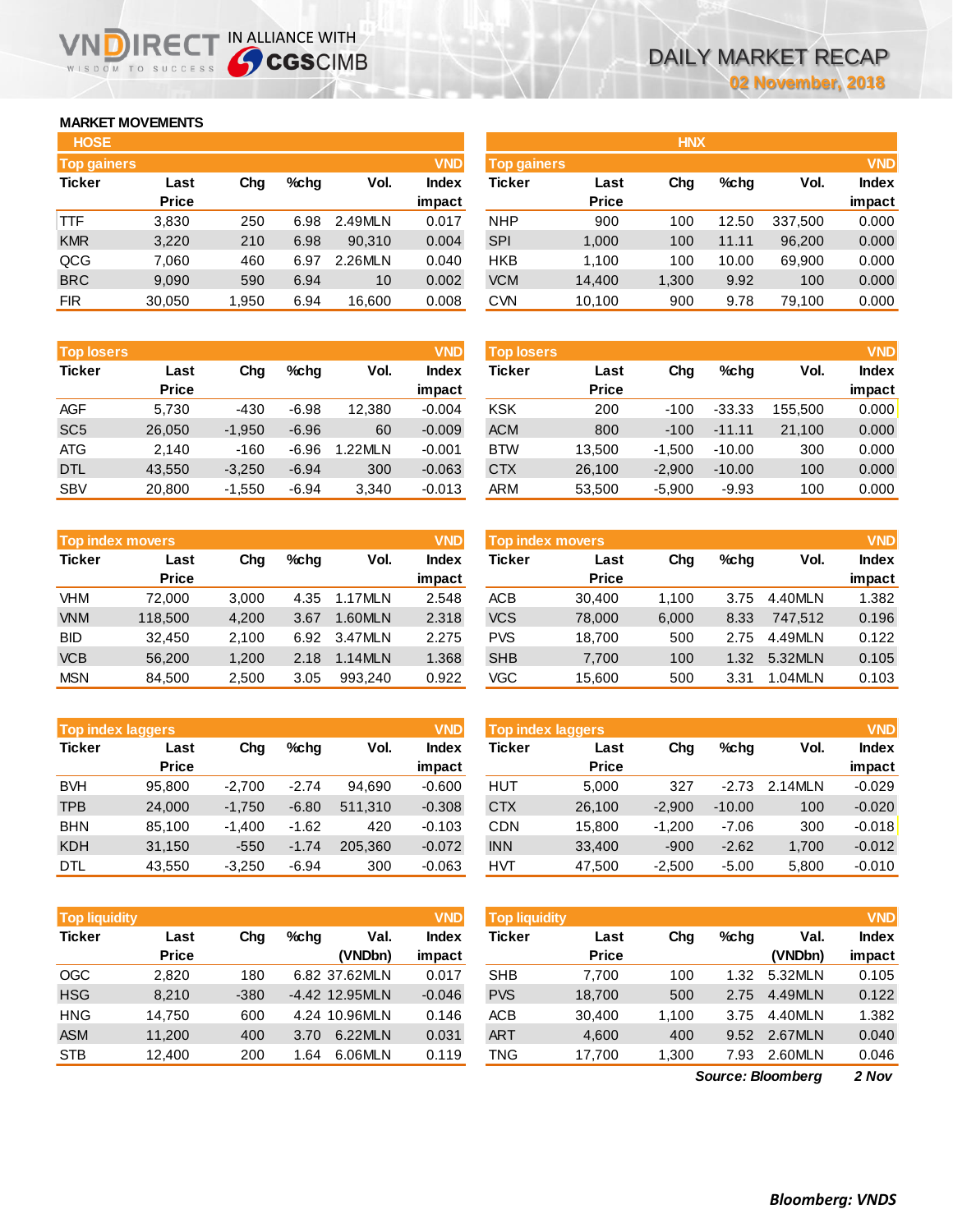

## **FOREIGN ACTIVITIES**

| Volume (Mn'shs)       | <b>HOSE</b> | <b>HNX</b> | Value (VND'bn)        | <b>HOSE</b> | <b>HNX</b> |
|-----------------------|-------------|------------|-----------------------|-------------|------------|
| <b>BUY</b>            | 18.7        | 0.6        | <b>BUY</b>            | 816.6       | 9.6        |
| % of market           | 8.5%        | 1.5%       | % of market           | 19.0%       | 1.8%       |
| <b>SELL</b>           | 30.6        | 0.3        | <b>SELL</b>           | 1,079.6     | 1.6        |
| % of market           | 13.9%       | 0.7%       | % of market           | 25.2%       | 0.3%       |
| <b>NET BUY (SELL)</b> | (11.90)     | 0.3        | <b>NET BUY (SELL)</b> | (263.0)     | 8.0        |

*Source: HSX, HNX*



## **Foreign net buy/sell (30 days) in VND'bn**

## **2018 ACCUMULATION**

| <b>Volume (MIn'shs)</b> | <b>HOSE</b> | <b>HNX</b> | <b>Value (VND'bn)</b> | <b>HOSE</b> | <b>HNX</b>                  |
|-------------------------|-------------|------------|-----------------------|-------------|-----------------------------|
| <b>BUY</b>              | 4,128.8     | 390.9      | <b>BUY</b>            | 240,268.7   | 7,180.7                     |
| % of market             | 9.7%        | 3.4%       | % of market           | 20.1%       | 4.3%                        |
| <b>SELL</b>             | 3,779.8     | 428.9      | <b>SELL</b>           | 198,930.9   | 7,911.2                     |
| % of market             | 8.9%        | 3.8%       | % of market           | $16.7\%$    | 4.7%                        |
| <b>NET BUY (SELL)</b>   | 349.0       | (38.0)     | <b>NET BUY (SELL)</b> | 41,338      | (730.4)<br>Source: HSX, HNX |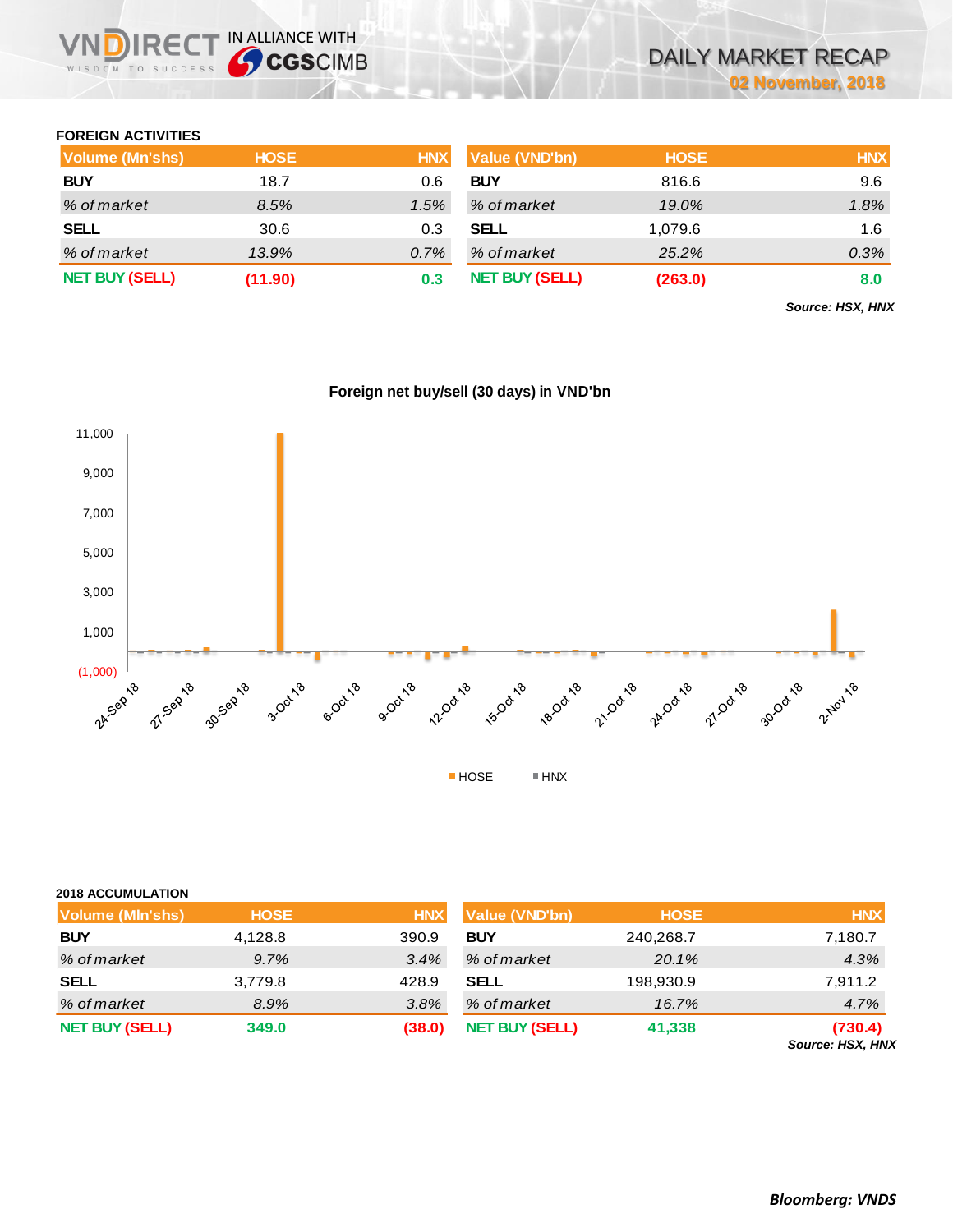## **FOREIGN ACTIVITIES**

WISDOM TO SUCCESS

הו

IRECT IN ALLIANCE WITH

|               |                               | <b>HOSE</b> |         |       |                        |            |                               | <b>HNX</b> |      |       |                        |
|---------------|-------------------------------|-------------|---------|-------|------------------------|------------|-------------------------------|------------|------|-------|------------------------|
|               | Top buy by foreigners (value) |             |         |       | <b>VND'bn</b>          |            | Top buy by foreigners (value) |            |      |       | <b>VND'bn</b>          |
| <b>Ticker</b> | Last<br><b>Price</b>          | Chg         | $%$ chg | Value | <b>Index</b><br>impact | Ticker     | Last<br><b>Price</b>          | Chg        | %chg | Value | <b>Index</b><br>impact |
| <b>TCB</b>    | 26,600                        | 500         | 1.92    | 136.4 | 0.554                  | <b>PVS</b> | 18.700                        | 500        | 2.75 | 4.2   | 0.000                  |
| <b>VNM</b>    | 118,500                       | 4,200       | 3.67    | 86.8  | 2.318                  | <b>VGC</b> | 15,600                        | 500        | 3.31 | 1.9   | 0.000                  |
| <b>SAB</b>    | 222,000                       | 0           | 0.00    | 75.9  | 0.000                  | CEO        | 13,000                        | 300        | 2.36 | 1.3   | 0.000                  |
| <b>VHM</b>    | 72,000                        | 3,000       | 4.35    | 65.6  | 2.548                  | <b>VCS</b> | 78,000                        | 6,000      | 8.33 | 1.0   | 0.000                  |
| SVI           | 47,500                        | 700         | 1.50    | 65.0  | 0.003                  | <b>HCC</b> | 14,300                        | 0          | 0.00 | 0.2   | 0.000                  |

|               | Top sell by foreigners (value) |       |      |       | <b>VND'bn</b>   |               | Top sell by foreigners (value) |       |      |       | <b>VND'bn</b>   |
|---------------|--------------------------------|-------|------|-------|-----------------|---------------|--------------------------------|-------|------|-------|-----------------|
| <b>Ticker</b> | Last<br><b>Price</b>           | Chg   | %chg | Value | Index<br>impact | <b>Ticker</b> | Last<br><b>Price</b>           | Chg   | %chg | Value | Index<br>impact |
| <b>VNM</b>    | 118,500                        | 4,200 | 3.67 | 157.2 | 2.318           | <b>ATS</b>    | 39.400                         | 1.800 | 4.79 | 0.3   | 0.000           |
| <b>TCB</b>    | 26,600                         | 500   | 1.92 | 136.4 | 0.554           | <b>PVC</b>    | 6.700                          | 100   | 1.52 | 0.2   | 0.000           |
| VIC           | 96.000                         | 500   | 0.52 | 117.5 | 0.506           | <b>NBC</b>    | 6.500                          | 200   | 3.17 | 0.2   | 0.000           |
| <b>SAB</b>    | 222,000                        | 0     | 0.00 | 81.9  | 0.000           | <b>BPC</b>    | 13,000                         | 0     | 0.00 | 0.1   | 0.000           |
| VHM           | 72,000                         | 3,000 | 4.35 | 74.8  | 2.548           | <b>ART</b>    | 4,600                          | 400   | 9.52 | 0.1   | 0.000           |

|               | Top net buy by foreigners (value) |       |         |       | <b>VND'bn</b>          |            | Top net buy by foreigners (value) |       |      |       | <b>VND'bn</b>          |
|---------------|-----------------------------------|-------|---------|-------|------------------------|------------|-----------------------------------|-------|------|-------|------------------------|
| <b>Ticker</b> | Last<br><b>Price</b>              | Chg   | $%$ chg | Value | <b>Index</b><br>impact | Ticker     | Last<br><b>Price</b>              | Chg   | %chg | Value | <b>Index</b><br>impact |
| <b>SVI</b>    | 47.500                            | 700   | 1.50    | 65.0  | 0.003                  | <b>PVS</b> | 18.700                            | 500   | 2.75 | 4.1   | 0.000                  |
| <b>BID</b>    | 32.450                            | 2,100 | 6.92    | 29.8  | 2.275                  | <b>VGC</b> | 15,600                            | 500   | 3.31 | 1.9   | 0.000                  |
| VJC           | 135.500                           | 1.700 | 1.27    | 19.4  | 0.292                  | CEO        | 13.000                            | 300   | 2.36 | 1.3   | 0.000                  |
| <b>MSN</b>    | 84.500                            | 2,500 | 3.05    | 10.5  | 0.922                  | <b>VCS</b> | 78,000                            | 6,000 | 8.33 | 1.0   | 0.000                  |
| <b>DXG</b>    | 26.150                            | 1.150 | 4.60    | 9.0   | 0.128                  | <b>HCC</b> | 14.300                            | 0     | 0.00 | 0.2   | 0.000                  |

|               | Top net sell by foreigners (value) |        |         |         | <b>VND'bn</b>          |               | Top net sell by foreigners (value) |       |      |              | <b>VND'bn</b>   |
|---------------|------------------------------------|--------|---------|---------|------------------------|---------------|------------------------------------|-------|------|--------------|-----------------|
| <b>Ticker</b> | Last<br><b>Price</b>               | Chg    | $%$ chq | Value   | <b>Index</b><br>impact | <b>Ticker</b> | Last<br><b>Price</b>               | Chg   | %chg | <b>Value</b> | Index<br>impact |
| <b>VIC</b>    | 96.000                             | 500    | 0.52    | $-80.0$ | 0.506                  | <b>ATS</b>    | 39,400                             | 1.800 | 4.79 | $-0.26$      | 0.000           |
| <b>VNM</b>    | 118,500                            | 4,200  | 3.67    | $-70.3$ | 2.318                  | <b>NBC</b>    | 6,500                              | 200   | 3.17 | $-0.23$      | 0.000           |
| <b>HSG</b>    | 8.210                              | $-380$ | $-4.42$ | $-55.5$ | $-0.046$               | <b>BPC</b>    | 13,000                             | 0     | 0.00 | $-0.13$      | 0.000           |
| <b>NVL</b>    | 71.100                             | 100    | 0.14    | $-26.0$ | 0.029                  | <b>ART</b>    | 4,600                              | 400   | 9.52 | $-0.12$      | 0.000           |
| <b>HDB</b>    | 33,500                             | 650    | 1.98    | $-18.1$ | 0.202                  | <b>PVC</b>    | 6,700                              | 100   | l.52 | $-0.12$      | 0.000           |

*2-Nov-18*

*Source: Bloomberg, HOSE, HNX*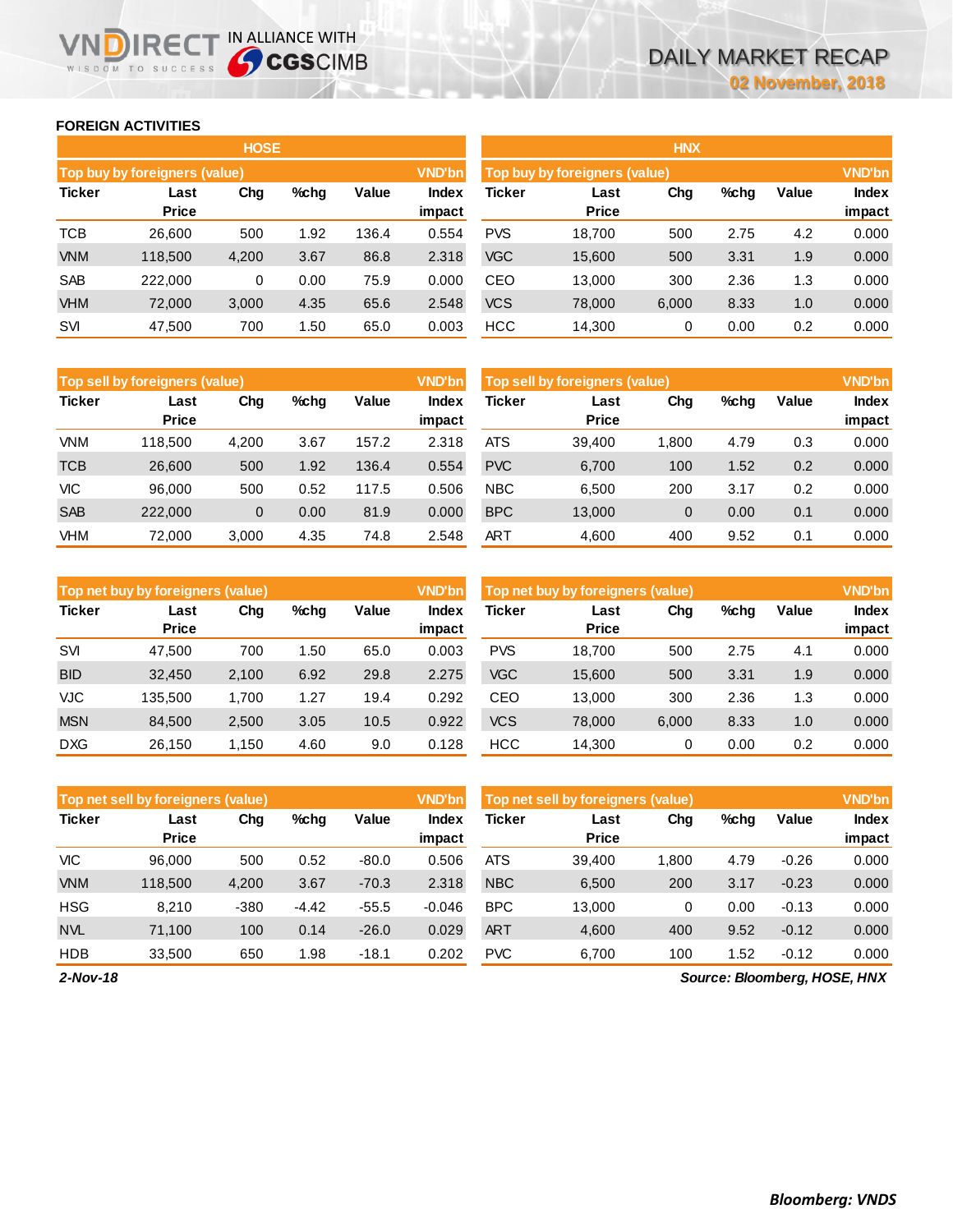# DAILY MARKET RECAP

**02 November, 2018**

## **TOP 60 MARKET CAP STOCKS SNAPSHOT ON HOSE**

**IREC** 

Vľ

IN ALLIANCE WITH

|                                           |                            |                   |                        |                    |                |                                                          |              |             |                            |                                   | 02 November, 2018   |                             |                    |
|-------------------------------------------|----------------------------|-------------------|------------------------|--------------------|----------------|----------------------------------------------------------|--------------|-------------|----------------------------|-----------------------------------|---------------------|-----------------------------|--------------------|
| TOP 60 MARKET CAP STOCKS SNAPSHOT ON HOSE |                            |                   |                        |                    |                |                                                          |              |             |                            |                                   |                     |                             |                    |
| No. Ticker                                | <b>Price</b><br><b>VND</b> | 1M                | Price change (%)<br>3M | 6M                 | <b>US\$mln</b> | <b>Mkt. Cap Outs. Vol. Float ratio</b><br><b>MIn'shs</b> |              |             | Avail. Fil Ave. daily vol. | P/E                               | P/B                 | <b>ROE</b><br>$\frac{9}{6}$ | <b>ROA</b><br>$\%$ |
| 1 VIC VM                                  | 96,000                     | $-5.9$            | $-10.0$                | $-7.1$             | 13,136         | 3,192                                                    | $\%$<br>57.6 | 32.2        | % (30 days-shs)<br>996,422 | $\boldsymbol{\mathsf{X}}$<br>70.3 | $\pmb{\chi}$<br>5.6 | 10.3                        | 1.7                |
| 2 VHM VM                                  | 72,000                     | $-13.5$           | $-17.3$                | <b>N/A</b>         | 10,339         | 3,350                                                    | 30.3         | 33.5        | 847,034                    | 38.3                              | 2.6                 | <b>N/A</b>                  | <b>N/A</b>         |
| 3 VNM VM                                  | 118,500                    | $-13.5$           | $-13.8$                | $-22.9$            | 8,847          | 1,741                                                    | 46.2         | 41.1        | 764,845                    | 23.7                              | 8.1                 | 35.2                        | 29.5               |
| 4 VCB VM                                  | 56,200                     | $-10.8$           | $-4.7$                 | $-3.4$             | 8,669          | 3,598                                                    | 22.9         | 9.2         | 1,663,901                  | 16.7                              | 3.3                 | 20.9                        | 1.3                |
| 5 GAS VM                                  | 102,700                    | $-15.5$           | 12.9                   | $-1.0$             | 8,427          | 1,914                                                    | 4.2          | 45.4        | 430,074                    | 15.9                              | 4.6                 | 30.6                        | 20.8               |
| 6 SAB VM                                  | 222,000                    | $-1.3$            | 8.8                    | 4.2                | 6,104          | 641                                                      | 10.4         | 39.2        | 34,816                     | 32.2                              | 8.6                 | 28.5                        | 20.3               |
| 7 BID VM                                  | 32,450                     | $-10.4$           | 23.9                   | $-3.4$             | 4,756          | 3,419                                                    | 4.4          | 27.3        | 2,761,971                  | 13.5                              | 2.2                 | 17.4                        | 0.7                |
| 8 MSN VM                                  | 84,500                     | $-10.1$           | 0.4                    | $-9.5$             | 4,214          | 1,163                                                    | 34.3         | 11.2        | 1,225,547                  | 15.6                              | 5.1                 | 30.9                        | 8.7                |
| 9 TCB VM                                  | 26,600                     | $-8.6$            | -6.7                   | <b>N/A</b>         | 3,988          | 3,497                                                    | 81.8         | 0.0         | 2,359,319                  | 9.4                               | 1.9                 | 25.4                        | 3.2                |
| 10 CTG VM                                 | 23,500                     | $-13.3$           | 2.4                    | $-13.8$            | 3,751          | 3,723                                                    | 15.8         | 0.0         | 4,706,468                  | 11.4                              | 1.3                 | 11.7                        | $0.7\,$            |
| 11 HPG VM                                 | 40,000                     | $-3.1$            | 7.4                    | 2.9                | 3,642          | 2,124                                                    | 55.8         | 9.6         | 6,189,582                  | 9.2                               | 2.2                 | 26.7                        | 15.5               |
| 12 VJC VM                                 | 135,500                    | $-6.6$            | $-7.2$                 | $-9.5$             | 3,146          | 542                                                      | 53.2         | 6.2         | 810,273                    | 14.3                              | 6.9                 | 67.1                        | 19.7               |
| 13 PLX VM                                 | 60,100                     | $-15.4$           | $-2.6$                 | $-8.9$             | 2,986          | 1,159                                                    | 6.3          | 9.0         | 760,986                    | 18.3                              | 3.7                 | 18.3                        | 6.0                |
| 14 VRE VM                                 | 29,650                     | $-10.3$           | $-9.3$                 | $-21.6$            | 2,960          | 2,329                                                    | 100.0        | 17.5        | 2,424,487                  | 45.9                              | 2.6                 | 5.7                         | 5.6                |
| 15 BVH VM                                 | 95,800                     | $-0.2$            | 26.1                   | 10.1               | 2,879          | 701                                                      | 31.2         | 24.2        | 98,330                     | 55.4                              | 4.6                 | 8.4                         | 1.3                |
| 16 NVL VM                                 | 71,100                     | 10.6              | 15.6                   | 22.2               | 2,766          | 907                                                      | 31.1         | 41.5        | 729,022                    | 30.0                              | 3.7                 | 14.2                        | $3.8\,$            |
| 17 VPB VM                                 | 21,000                     | $-19.8$           | $-20.9$                | $-33.8$            | 2,212          | 2,457                                                    | 74.0         | 0.0         | 4,655,452                  | 7.4                               | 1.7                 | 26.9                        | 2.5                |
| 18 MBB VM                                 | 21,800                     | $-4.8$            | $-5.0$                 | $-11.5$            | 2,019          | 2,160                                                    | 61.2         | 0.0         | 6,519,853                  | 9.2                               | 1.5                 | 17.4                        | 1.6                |
| 19 MWG VM                                 | 112,500                    | $-11.4$           | $-1.1$                 | 10.8               | 1,557          | 323                                                      | 85.2         | 0.0         | 631,682                    | 13.0                              | 4.5                 | 41.2                        | 13.1               |
| 20 HDB VM                                 | 33,500                     | $-14.5$           | $-4.8$                 | $-20.2$            | 1,409          | 981                                                      | 72.7         | 2.7         | 1,750,414                  | 17.0                              | 2.3                 | 14.9                        | 1.0                |
| 21 FPT VM                                 | 42,900                     | $-5.3$            | 0.5                    | $-13.4$            | 1,128          | 614                                                      | 81.7         | 0.0         | 734,475                    | 8.1                               | 2.2                 | 28.9                        | 11.3               |
| 22 STB VM                                 | 12,400                     | $-10.8$           | 12.2                   | $-6.8$             | 959            | 1,804                                                    | 94.0         | 11.5        | 11,045,470                 | 16.7                              | 0.9                 | 5.8                         | 0.3                |
| 23 ROS VM                                 | 38,850                     | $-3.2$            | $-7.5$                 | $-42.7$            | 945            | 568                                                      | 27.0         | 46.8        | 1,311,916                  | 30.0                              | 3.8                 | 13.6                        | 7.3                |
| 24 BHN VM                                 | 85,100                     | $-5.7$            | $-2.4$                 | $-19.0$            | 846            | 232                                                      | 0.9          | 31.4        | 1,563                      | 30.7                              | 5.2                 | 17.3                        | $6.7\,$            |
| 25 EIB VM                                 | 13,700                     | $-5.5$            | $-2.1$                 | $-7.7$             | 722            | 1,229                                                    | 83.8         | 0.1         | 250,866                    | 12.4                              | 1.1                 | 9.4                         | 0.9                |
| 26 TPB VM                                 | 24,000                     | $-8.2$            | $-2.8$                 | $-19.5$            | 685            | 666                                                      | 74.4         | 0.0         | 405,562                    | 14.0                              | 2.1                 | 15.9                        | $0.8\,$            |
| 27 PNJ VM<br>28 SSIVM                     | 98,500<br>28,800           | $-5.8$<br>$-12.9$ | 3.1<br>$-1.9$          | $-13.6$<br>$-17.2$ | 685<br>616     | 162<br>499                                               | 64.1<br>76.7 | 0.0<br>42.4 | 591,598<br>3,263,777       | 18.1<br>9.9                       | 4.7<br>1.5          | 30.0<br>15.8                | 19.2<br>7.1        |
| 29 HNG VM                                 | 14,750                     | $-13.2$           | $-13.0$                | 77.7               | 561            | 887                                                      | 42.0         | 56.3        | 1,081,634                  | <b>N/A</b>                        | $1.2$               | $-7.3$                      | $-2.5$             |
| 30 KDH VM                                 | 31,150                     | $-8.7$            | 9.0                    | $-5.3$             | 553            | 414                                                      | 76.9         | 3.3         | 196,389                    | 22.2                              | 2.0                 | 10.5                        | 5.8                |
| 31 CTD VM                                 | 151,500                    | $-7.3$            | $-4.7$                 | 14.7               | 508            | 78                                                       | 86.9         | 4.6         | 138,676                    | 7.5                               | 1.5                 | 21.1                        | 11.6               |
| 32 DHG VM                                 | 83,800                     | $-13.6$           | $-15.7$                | $-15.4$            | 470            | 131                                                      | 22.1         | 50.6        | 168,476                    | 20.8                              | 3.7                 | 18.3                        | 14.6               |
| 33 GEX VM                                 | 26,400                     | $-7.2$            | $-6.8$                 | $-13.9$            | 460            | 407                                                      | 69.1         | 36.5        | 1,885,999                  | 10.5                              | 1.9                 | 22.3                        | 6.9                |
| 34 SBT VM                                 | 20,800                     | 1.2               | 27.6                   | 13.0               | 442            | 495                                                      | 52.7         | 90.3        | 3,006,771                  | 23.9                              | 1.7                 | 11.3                        | 4.3                |
| 35 REE VM                                 | 32,000                     | $-11.4$           | $-8.6$                 | $-10.6$            | 425            | 310                                                      | 84.4         | 0.0         | 690,668                    | 6.3                               | 1.1                 | 19.1                        | 11.0               |
| 36 DXG VM                                 | 26,150                     | $-6.9$            | 0.6                    | $-3.4$             | 392            | 350                                                      | 69.4         | 1.5         | 2,859,980                  | 8.6                               | 2.0                 | 25.9                        | 9.0                |
| 37 YEG VM                                 | 286,000                    | 27.2              | 49.7                   | <b>N/A</b>         | 384            | 31                                                       | 93.2         | 54.7        | 12,538                     | 115.6                             | 22.4                | 29.0                        | 11.6               |
| 38 VCIVM                                  | 54,000                     | $-16.7$           | $-2.5$                 | $-19.9$            | 377            | 163                                                      | 66.1         | 58.8        | 168,971                    | 12.6                              | 2.9                 | 30.5                        | 13.9               |
| 39 VHC VM                                 | 94,800                     | 1.9               | 33.7                   | 63.4               | 375            | 92                                                       | 38.5         | 61.8        | 232,043                    | 7.1                               | 2.3                 | 37.4                        | 22.7               |
| 40 GMD VM                                 | 27,500                     | 4.2               | 7.0                    | 2.2                | 350            | 297                                                      | 60.8         | 3.8         | 1,337,177                  | 4.4                               | 1.4                 | 30.8                        | 18.1               |
| 41 SCS VM                                 | 151,500                    | $-0.7$            | <b>N/A</b>             | <b>N/A</b>         | 325            | 50                                                       | 99.1         | 33.6        | 14,393                     | 23.3                              | 9.0                 | 40.8                        | 35.2               |
| 42 HCM VM                                 | 57,500                     | $-17.1$           | 0.9                    | $-19.0$            | 319            | 130                                                      | 66.7         | 38.1        | 189,945                    | 9.4                               | 2.4                 | 27.8                        | 15.1               |
| 43 DPM VM                                 | 18,800                     | $-3.6$            | 3.6                    | 1.1                | 315            | 391                                                      | 40.2         | 27.9        | 683,512                    | 12.6                              | 0.9                 | 8.1                         | 5.9                |
| 44 PDR VM                                 | 26,900                     | $-1.1$            | 7.2                    | $-15.4$            | 307            | 266                                                      | 37.8         | 43.1        | 1,410,601                  | 13.9                              | 2.3                 | 18.3                        | 5.1                |
| 45 NT2 VM                                 | 24,700                     | $-5.0$            | $-8.3$                 | $-20.5$            | 305            | 288                                                      | 32.1         | 27.4        | 212,070                    | 8.6                               | 1.9                 | 19.8                        | 9.3                |
| 46 TCH VM                                 | 20,050                     | $-12.8$           | $-26.3$                | $-30.0$            | 304            | 353                                                      | 50.0         | 44.7        | 1,209,039                  | 21.1                              | 1.7                 | 7.8                         | 6.7                |
| 47 VPIVM                                  | 43,100                     | 1.3               | 2.9                    | <b>N/A</b>         | 296            | 160                                                      | 100.0        | 38.8        | 252,531                    | 10.0                              | 3.7                 | 38.8                        | 13.1               |
| 48 PVD VM                                 | 16,300                     | $-22.4$           | 15.6                   | 2.8                | 268            | 383                                                      | 49.4         | 31.8        | 4,288,563                  | 105.5                             | 0.5                 | $-0.1$                      | 0.0                |
| 49 NLG VM                                 | 28,450                     | $-11.2$           | $-6.1$                 | $-10.8$            | 258            | 212                                                      | 63.6         | 0.0         | 565,258                    | 6.8                               | $1.5$               | 22.4                        | 9.6                |
| 50 PAN VM                                 | 44,700                     | $-19.7$           | $-23.9$                | $-31.8$            | 256            | 133                                                      | 46.7         | 59.9        | 83,793                     | 26.3                              | 2.0                 | 16.0                        | 6.8                |
| 51 CII VM                                 | 24,150                     | $-9.2$            | $-5.3$                 | $-22.8$            | 253            | 245                                                      | 85.7         | 15.9        | 703,067                    | 72.7                              | $1.2$               | 1.7                         | 0.4                |
| 52 PPC VM                                 | 17,900                     | $-8.7$            | $-3.8$                 | $-0.8$             | 246            | 321                                                      | 24.7         | 34.4        | 388,708                    | 5.8                               | 1.0                 | 17.0                        | 12.3               |
| 53 KBC VM                                 | 12,150                     | $-6.5$            | 3.0                    | $-10.0$            | 245            | 470                                                      | 75.4         | 30.5        | 2,551,521                  | 10.8                              | 0.7                 | 6.2                         | 3.3                |
| 54 KDC VM                                 | 25,800                     | $-9.2$            | $-24.2$                | $-28.3$            | 227            | 206                                                      | 41.7         | 27.4        | 262,399                    | <b>N/A</b>                        | 0.9                 | $-1.2$                      | $-0.6$             |
| 55 PME VM                                 | 69,300                     | $-3.8$            | $-3.6$                 | $-3.5$             | 223            | 75                                                       | 99.0         | 0.0         | 9,479                      | 16.0                              | 3.2                 | 19.3                        | 16.0               |
| 56 DCM VM                                 | 9,680                      | $-14.3$           | $-6.0$                 | $-18.3$            | 220            | 529                                                      | 24.4         | 45.0        | 798,212                    | 9.7                               | 0.8                 | 8.6                         | 5.1                |
| 57 PVT VM                                 | 18,050                     | $-4.0$            | 8.4                    | $-6.5$             | 218            | 281                                                      | 42.8         | 14.7        | 196,531                    | 8.3                               | 1.3                 | 16.7                        | 6.4                |
| 58 LGC VM                                 | 25,650                     | $-7.7$            | $-5.0$                 | $-3.2$             | 212            | 193                                                      | <b>N/A</b>   | 4.0         | 45                         | 30.1                              | 1.9                 | 6.5                         | 1.7                |
| 59 HT1 VM                                 | 12,950                     | $-17.0$           | 9.7                    | 0.4                | 212            | 382                                                      | 20.0         | 44.1        | 405,798                    | 8.1                               | 1.0                 | 12.2                        | 5.4                |
| 60 FRT VM                                 | 71,000                     | $-6.5$            | $-1.4$                 | $-28.2$            | 207            | 68                                                       | 92.1         | 1.1         | 11,801                     | 17.2<br>Source: Bloomberg         | 6.1                 | 42.9<br>$2$ Nov             | 6.8                |